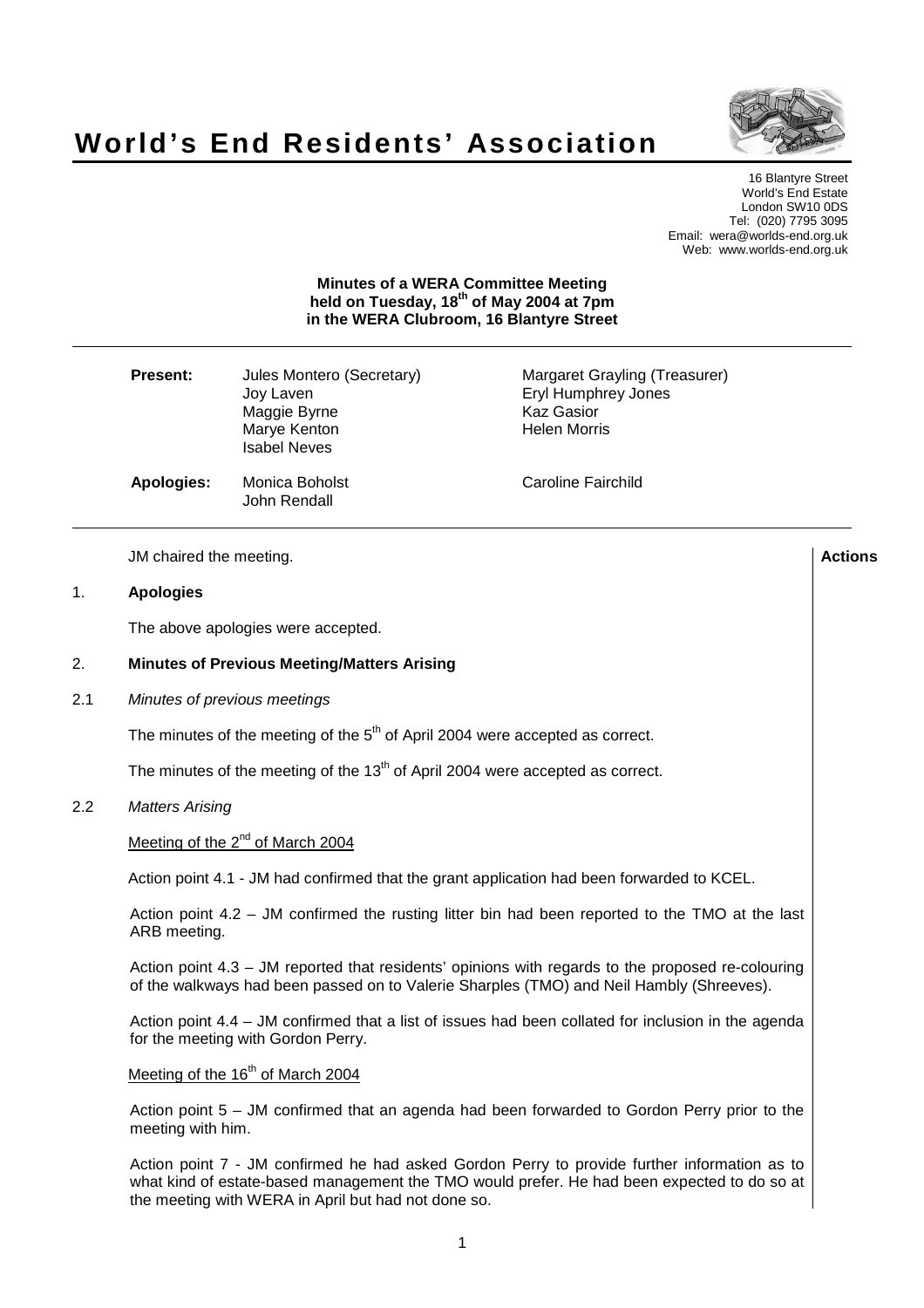Action point 7 - JM said he had not yet spoken to the TMO about walkway cleaning.

# Meeting of the 4<sup>th</sup> of April 2004

There were no matters arising.

# Meeting of 13<sup>th</sup> of April 2004

Action point 3.5 – JM confirmed that the CASBAT meeting was cancelled. A meeting would be arranged once Gary Riley returned from leave.

Action point 3.6 – An action point on all committee members to return the car park questionnaire to Gary.

Acton point 4.4 – EHJ had emailed Patricia Vogelenzang about the cleaning review. It was suggested that she might also be invited to a future WERA committee meeting.

Acton point 5 - JM told the meeting that site meeting minutes were available for in the WERA office reading tray.

Action point 6.2 – JM confirmed that posters about the open meeting had been put up.

Action point 6.2 – JM confirmed that the relevant guests had been invited to the open meeting.

#### 3. **Major Works**

3.1 Security

JM said that Floyd White had sent him a draft letter "from WERA" to be sent to all of the estate's leaseholders. There was a discussion with regards to the contents of the letter. It was noted that it was very similar to the original letter that had been drafted by Lindsey Whitehouse. It was agreed that WERA was not in a position to address leaseholder's concerns with the scheme. It was agreed that WERA would draft a letter to leaseholders seeking their comments and opinions on the proposed scheme. JM would draft a suitable letter and forward it to Floyd White.

JM

HR described the recent security walkabout on the estate. Several suggestions had been made during the walkabout, these included: that the gardens be gated, that brick walls within the walkways and gardens be lowered, that lighting needed to be increased/improved and possibly re-sited, that mirrors should be placed around "blind spots" on the walkways and gardens, and that netting be used to deter pigeons.

# 3.2 Lifts

JM told the meeting that WERA had recently been informed that the engineers were no longer on site after-hours. It was not known exactly why this decision had been taken.

The meeting was told that two of the new lifts had recently broken down but had been repaired quickly. MK stated that some contractors were still using the new lifts, rather than the goods lift, to move their equipment. MG stated that she had been told that protective covers for the lifts were not yet available.

MG had attended the lifts site meeting. She had pointed out that the external lift panels no longer indicated which lift served which floors in each tower, that the lift's "voice" and audible signals were very loud and caused disturbance to some residents and that the lift floors were not being cleaned properly. MG said that she had been told that the cleaning contractor had received new instructions as to how the lift floors were to be cleaned and that it had also been suggested that "temporary flooring" might be installed until the other major works on the estate were complete.

#### 3.3 Windows

JM said the window replacement works were now coming to a close. Durkans were now in the process of removing their compound. The garden in which the compound had been located now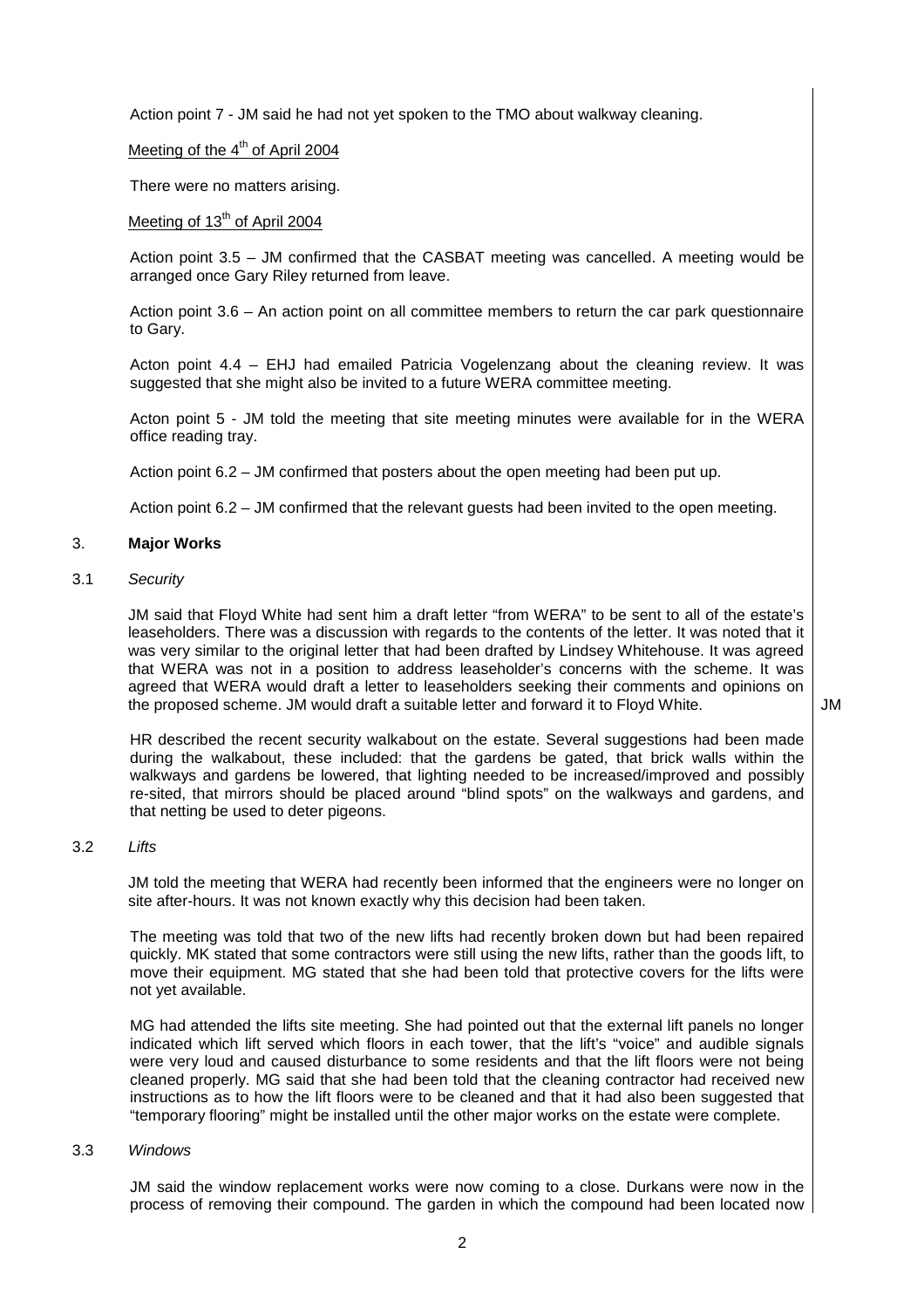had to be restored. JM said that he had been told by Valerie Sharples that the TMO were to carry out this work and that he had already asked Alasdair Manson for WERA to be consulted prior to the commencement of any work. As he had not heard from AM he would be contacting Terry Guppy. It was suggested that a reduction in the height of the external wall around the garden would be a good idea. JM

MG brought up the problem of extra expenses being during the window replacement works as a result of delays caused by the residents. JM stated that the matter had been discussed at several site meetings and that there had been very few incidences of residents causing excessive delays that resulted in additional costs. In those cases the Council was minded to recharge the resident, be they a tenant or leaseholder.

### 3.4 Walkways

Several incidents with regards to the work being carried out were noted: that the contractors were not adequately sign-posting the areas of the walkways in which they were working, this had, for example, resulted in residents walking through areas being cemented. That the contractors had nailed shut a fire door. That the contractors had nailed up signs on the walkway's walls causing some damage to the walkway cladding. That the contractor had nailed a sign across the communal notice-board in Blantyre Tower. That the contractor's storage area on the first floor appeared to have been "abandoned" and was now unlocked.

With regards to the actual works to the walkway HM pointed out that the new surface appeared to be rather uneven and even "bubbling" in some areas. It was agreed that all of these issues should be brought to the attention of Valerie Sharples and the consultant. It was generally felt that there was insufficient monitoring of the works.

JM

EHJ brought up the issue of a low slung cable near the lift lobby on Blantyre Tower/ Walk which had yet to be dealt with by the TMO. HM stated that she believed it was supplying power to a flat on Blantyre Walk.

#### 4. **Residents' Issues**

- 4.1 The meeting was told that the situation with regards to motorbikes and scooters on the estate was expected to get worse over the summer months. The meeting was reminded that the number plates of both scooters and bikes could/should be reported to the TMO for action.
- 4.2 JL told the meeting that a large amount of commercial waste had been put in and around the paladin bins in Greaves Tower. This had included a large shop shelving unit. Other commercial leaseholders had left large bin bags on the piazza. It was agreed that WERA should contact the TMO and Borough Valuer and ask that action be taken against those commercial leaseholders dumping rubbish in this way.
- 4.3 JL described a recent police raid on a flat on her walkway.
- 4.4 There was a general discussion with regards to the PCSOs and the security officers on the estate.
- 4.5 There was a general discussion as to the recent clamping of a Parcel Force van. Parcel Force was now thought to be refusing to deliver items to the estate.

# 5. **Post of Chair**

JM suggested leaving the post of chair open until the next WERA AGM. The meeting agreed.

It was suggested that WERA hold its next open meeting (about the proposed security works) in mid-June (the 15<sup>th</sup> of June was proposed) following the delivery of the association's letter to the estate's leaseholders by the TMO. The AGM could then take place afterward, in early to mid July.

# 6. **Meetings Attended**

- 6.1 See above.
- 6.2 JM told the meeting that the windows site meeting minutes were available from the reading tray in